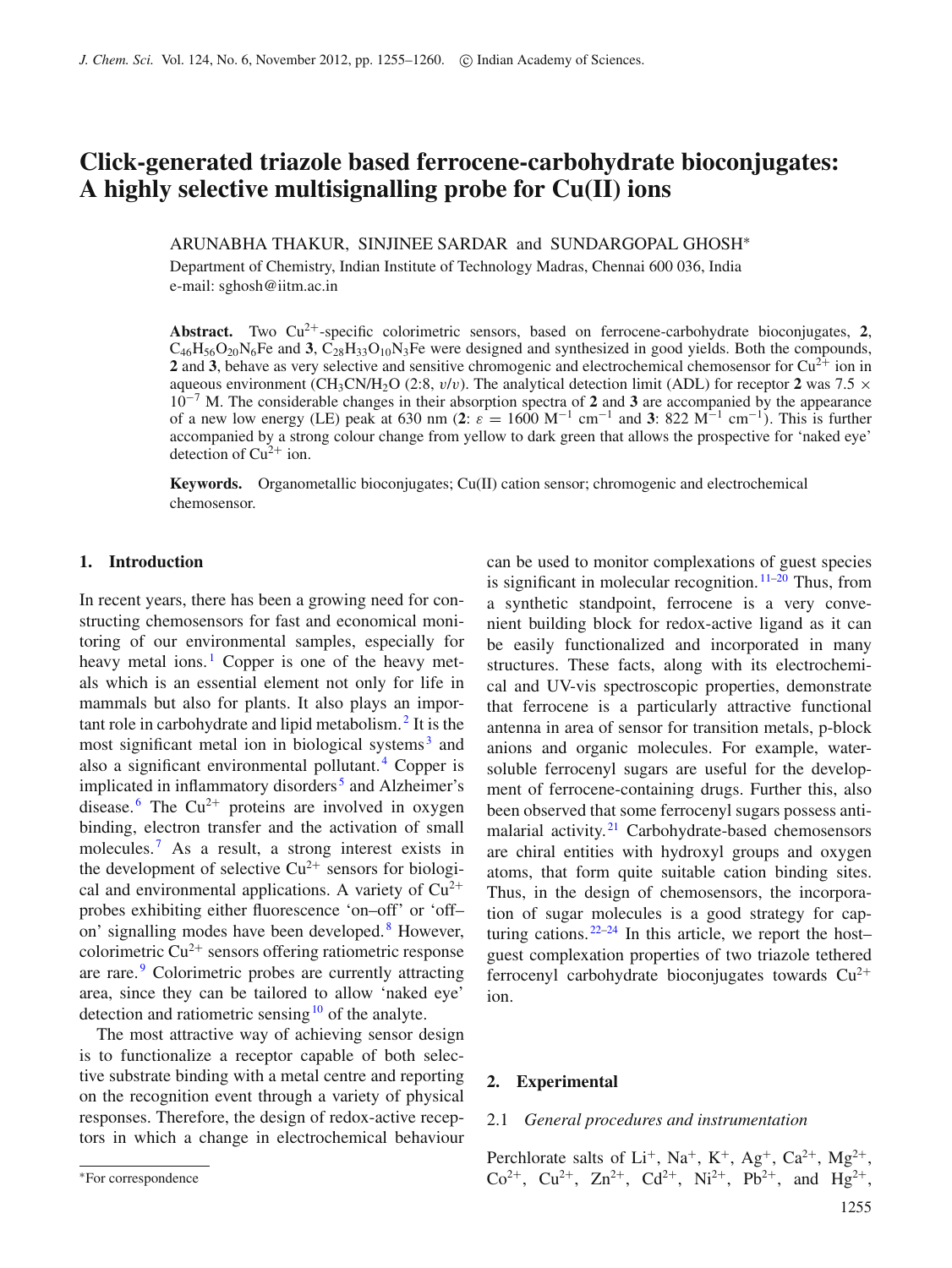propargyl bromide, butyl-lithium, tetramethylethylenediamine (TMEDA) purchased from Aldrich were used directly without further purification. Ferrocene, sodium ascorbate, sodium azide, acetonitrile purchased were of analytical grade and used without further purification. DMF purchased from Aldrich and freshly distilled prior to use. Chromatography was carried out on 3 cm of silica gel in a 2.5 cm diameter column. Column chromatography was carried out using 100– 200 mesh silica gel. All the solvents were dried by conventional methods and distilled under a  $N_2$  atmo-sphere before use. Glycosyl azide<sup>[25](#page-5-15)</sup> and compounds **1a–b**  $[Fc(CH_2OCH_2C\equiv CH)_n]$  (**1a**: n = 2, **1b**: n = 1, where  $Fc =$  ferrocene), were synthesized as per literature procedures. $26$  The cyclic voltammetry (CV) and differential pulse voltammetry (DPV) were performed with a conventional three-electrode configuration consisting of glassy carbon as working electrode, platinum as an auxiliary electrode and  $Ag/Ag^+$  as a reference electrode. The experiments were carried out with a  $10^{-4}$  M solution of sample in CH<sub>3</sub>CN or CH<sub>3</sub>CN/H<sub>2</sub>O (2/8) containing 0.1 M  $[(n-C_4H_9)_4NClO_4]$  (TBAP) as supporting electrolyte. Deoxygenation of the solutions was achieved by bubbling nitrogen for at least 10 min, and the working electrode was cleaned after each run. The cyclic voltammograms were recorded at a scan rate of 0.1 V  $s^{-1}$ . The UV-vis spectra were carried out in CH<sub>3</sub>CN or CH<sub>3</sub>CN/H<sub>2</sub>O (2/8) solutions at  $c = 1 \times$  $10^{-4}$  M.

The <sup>1</sup>H and <sup>13</sup>C NMR spectra were recorded on Bruker 400 MHz FT-NMR spectrometers, using tetramethylsilane as the internal reference. Electrospray ionization mass spectrometry (ESI-MS) measurements were carried out on a Qtof Micro YA263 HRMS instrument. The absorption spectra were recorded with a JASCO V-650 UV-vis spectrophotometer at 298 K. The CV and DPV measurements were performed on a CH potentiostat model 660 B. *Caution*: Metal perchlorate salts are potentially explosive in certain conditions. All precautions should be taken while handling perchlorate salts.

# 2.2 *Synthesis of ferrocene-carbohydrate conjugates 2–3*

To a well-stirred solution of **1a** (0.5 g, 1.55 mmol) and glycosyl azide (3.31 g, 3.1 mmol) in 15 mL acetone/  $H<sub>2</sub>O(2:1)$ , an aqueous solution of CuSO<sub>4</sub> $\cdot$ 5H<sub>2</sub>O (0.077 g, 0.31 mmol) was added. To this resultant mixture freshly prepared sodium ascorbate solution (0.122 g, 0.62 mmol) was added and stirred at room temperature for 12 h. 30 mL of ethyl acetate was added into the reaction mixture and the organic layer was washed several times with water and finally with brine (15 mL) and dried over anhydrous sodium sulphate. The solvent was removed under reduced pressure and the crude product was purified by silica gel column chromatography. Elution with EtOAc:hexane  $(8:2 \, v/v)$  yielded yellow **2** (1.42 g, 86%).

Compound **3** was prepared in good yield following the procedure adopted for **2** from alkyne, **1b** (0.5 g, 1.96 mmol), glycosyl azide (1.23 g, 1.96 mmol), aqueous  $CuSO<sub>4</sub>·5H<sub>2</sub>O$  (0.097 g, 0.392 mmol) and sodium ascorbate (0.149 g, 0.776 mmol). The crude product was purified by silica gel column chromatography and elution with EtOAc: hexane  $(7:2 \frac{v}{v})$  to yield pure yellow, **3** (0.98 g, 80%).

**2**: <sup>1</sup>H NMR (CDCl<sub>3</sub>,400 MHz):  $\delta = 7.71$  (s, 2H, Htriazole), 5.82 (d, 2H, H-1), 5.45 (s, 2H, H-5), 5.17 (s, 2H, H-2) 5.01 (s, 2H, H-3), 4.51 (s, 2H, H-4), 4.21 (dd, 4H, H6,H6 ), 4.18 (s, 4H. OCH2-triazole), 4.08 (t, 4H,  $H_{Fe}$ ), 4.0 (t, 4H,  $H_{Fe}$ ), 3.95 (s, 4H, OCH<sub>2</sub>), 1.96– 1.81(d, 12H, OAc); <sup>13</sup>C NMR (CDCl<sub>3</sub>, 100 MHz):  $\delta =$ 170.5 (CO), 169.9 (CO), 169.4 (CO), 168.7 (CO), 146.0 (C<sub>triazole</sub>), 121.0 (C<sub>triazole</sub>), 85.6 (C-1), 75.0 (C-2), 72.6 (C-3), 71.7 (C-5), 70.3 (C-4), 68.8 (C<sub>Fc</sub>), 68.4 (C<sub>Fc</sub>), 67.6 (C<sub>Fc</sub>), 62.9 (C-6), 61.5 (OCH<sub>2</sub>), 53.6 (OCH<sub>2</sub>), 27.7, 20.5, 20.2, 19.1 (*C*H3CO); ESI MS, m/z (relative intensity):  $1069 (M^+ + 1)$ .

**3**: <sup>1</sup>H NMR (CDCl<sub>3</sub>,400 MHz):  $\delta = 7.68$  (s, 1H, Htriazole), 5.81(d, 1H, H-1), 5.30 (m, 1H, H-5), 5.23 (m, 1H, H-2), 5.01 (s, 1H, H-3), 4.53 (s, 1H, H-4), 4.26 (s, 2H, H6,H6 ), 4.21(s, 2H, OCH2-triazole), 4.06 (m, 4H, H<sub>Fc</sub>), 4.0 (s, 5H, H<sub>Fc</sub>), 3.99 (s, 2H, OCH<sub>2</sub>), 2.08 (s, 3H, OAc), 1.98 (s, 3H, OAc), 1.94 (s, 3H, OAc), 1.80 (s, 3H, OAc); <sup>13</sup>C NMR (CDCl<sub>3</sub>, 100 MHz):  $\delta =$ 170.2 (CO), 169.7 (CO), 169.3 (CO), 168.9 (CO), 146.1 (C<sub>triazole</sub>), 120.9 (C<sub>triazole</sub>), 85.6 (C-1), 75.0 (C-2), 72.5 (C-3), 71.7 (C-4), 70.2 (C-5), 69.2 (C<sub>Fc</sub>), 68.6 (C<sub>Fc</sub>), 68.5 (C<sub>Fc</sub>), 67.6 (C<sub>Fc</sub>), 62.9 (C-6), 61.5 (OCH<sub>2</sub>), 53.5 (OCH<sub>2</sub>), 29.6, 27.7, 20.6, 19.0 (CH<sub>3</sub>CO); ESI MS, m/z (relative intensity):  $650 (M<sup>+</sup> + 23)$ .

#### **3. Results and discussion**

#### 3.1 *Synthesis*

Precursors **1a–b** were obtained following literature pro-cedure. <sup>[26](#page-5-16)</sup> As shown in scheme [1,](#page-2-0) they undergo the 'click reaction' with glycosyl azide to generate compounds **2** and **3** in 86% and 80% yields, respectively. Compounds 2 and 3 have been characterized by  ${}^{1}H$ ,  $13<sup>13</sup>C$  NMR spectroscopy and ESI-MS spectrometry. Both the compounds **2** and **3** are moderately stable and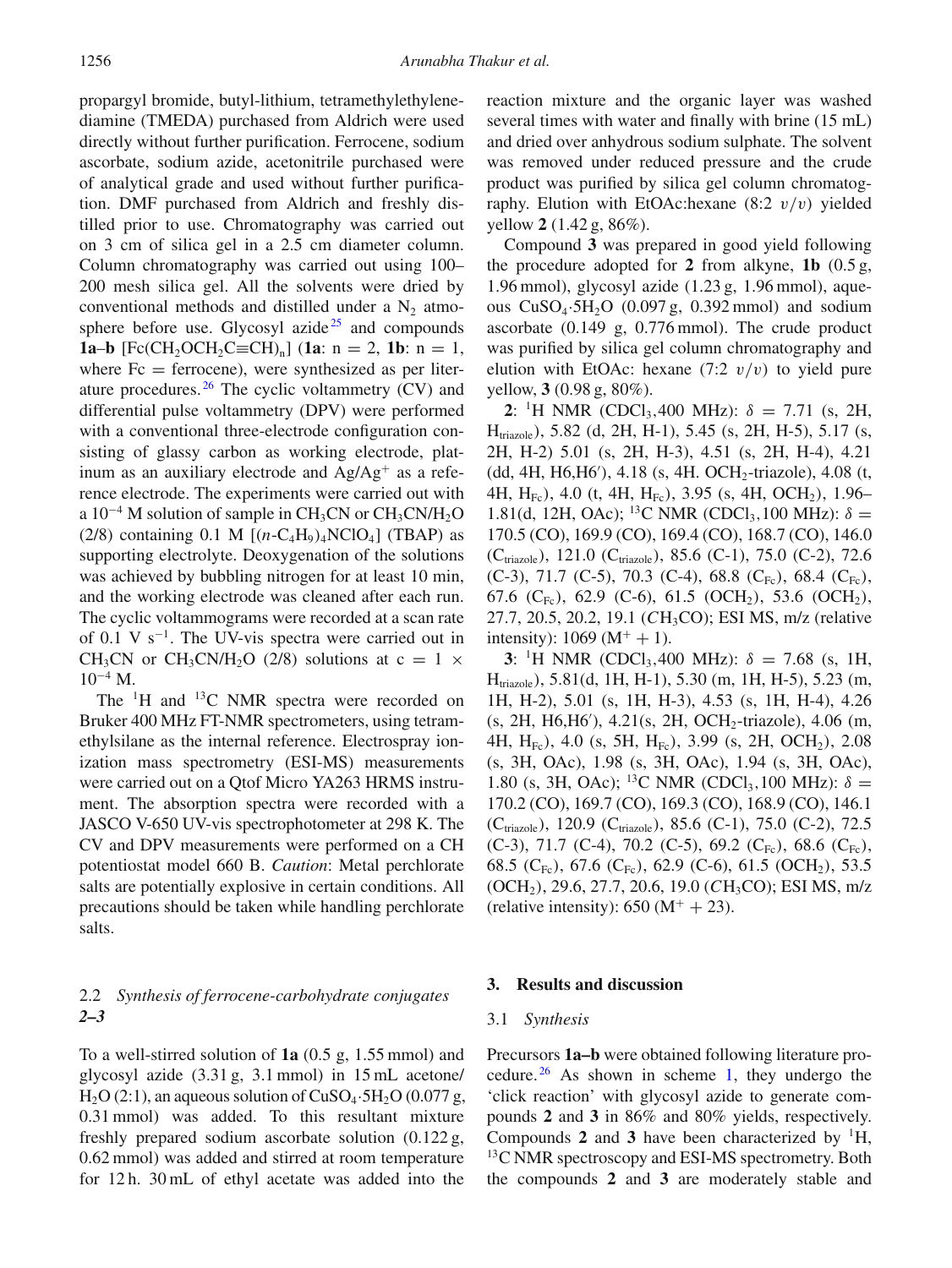<span id="page-2-0"></span>

**Scheme 1.** Synthesis of mono and di-ferrocene-carbohydrate bioconjugates, **2** and **3**. (**a**) 2 equiv. glycosyl azide, 0.1 equiv. CuSO4.5H2O, 0.25 equiv. Na Ascorbate, Acetone/H2O (2:1); (**b**) **1** equiv. glycosyl azide, 0.1 equiv. CuSO<sub>4</sub>.5H<sub>2</sub>O, 0.25 equiv. Na Ascorbate, Acetone/H<sub>2</sub>O (2:1).

could be stored for several months. The complexation properties of the receptors **2** and **3** have been investigated by electrochemistry and UV-vis spectroscopic measurements.

#### 3.2 *UV-vis absorption studies*

<span id="page-2-1"></span>The UV-vis binding interaction studies of receptors **2** and **3** in CH<sub>3</sub>CN (1  $\times$  10<sup>-4</sup> M) against cation of environmental relevance, such as of  $Li^+$ ,  $Na^+$ ,  $K^+$ ,  $Ag^+$ ,  $Ca^{2+}$ ,  $Mg^{2+}$ ,  $Zn^{2+}$ ,  $Ni^{2+}$ ,  $Co^{+2}$ ,  $Cd^{2+}$ ,  $Hg^{2+}$  and  $Pb^{2+}$  as perchlorate salts, show selective response to  $Cu^{2+}$ . The change in the UV–vis absorbance spectra of receptors **2**

and  $3$  in CH<sub>3</sub>CN due to the step-wise addition of  $Cu^{2+}$ ion are shown in the figures [1](#page-2-1) and [2,](#page-3-0) respectively. As shown in figures  $1-2$ , a new and weak low-energy (LE) absorption band appeared at  $\lambda = 630$  nm for both 2  $(\varepsilon = 1600 \text{ M}^{-1} \text{ cm}^{-1})$  and **3** ( $\varepsilon = 822 \text{ M}^{-1} \text{ cm}^{-1}$ ) was developed. These facts are responsible for the change of colour from yellow to dark green. In addition, one well-defined isosbestic point at 408 nm and 415 nm was observed for 2 and 3, respectively. The  $Cu^{2+}$  induced UV-vis response of **2** and **3** was almost unaffected in a background of environmentally relevant metallic cations.

The UV-vis spectral change suggests that the ferrocene moiety is oxidized upon complexation with



**Figure 1.** (**a**) Changes in the absorption spectra of **2** (10<sup>−</sup><sup>4</sup> M) in CH<sub>3</sub>CN upon addition of increasing amounts of  $Cu^{2+}$  up to 1 equivalent. (**b**) Expanded form of part a. (**c**) Job's plot for 2 and  $Cu^{2+}$ , indicating the formation of 1:1 binding model. The total  $[2] + [Cu^{2+}] = 1 \times$  $10^{-4}$  M.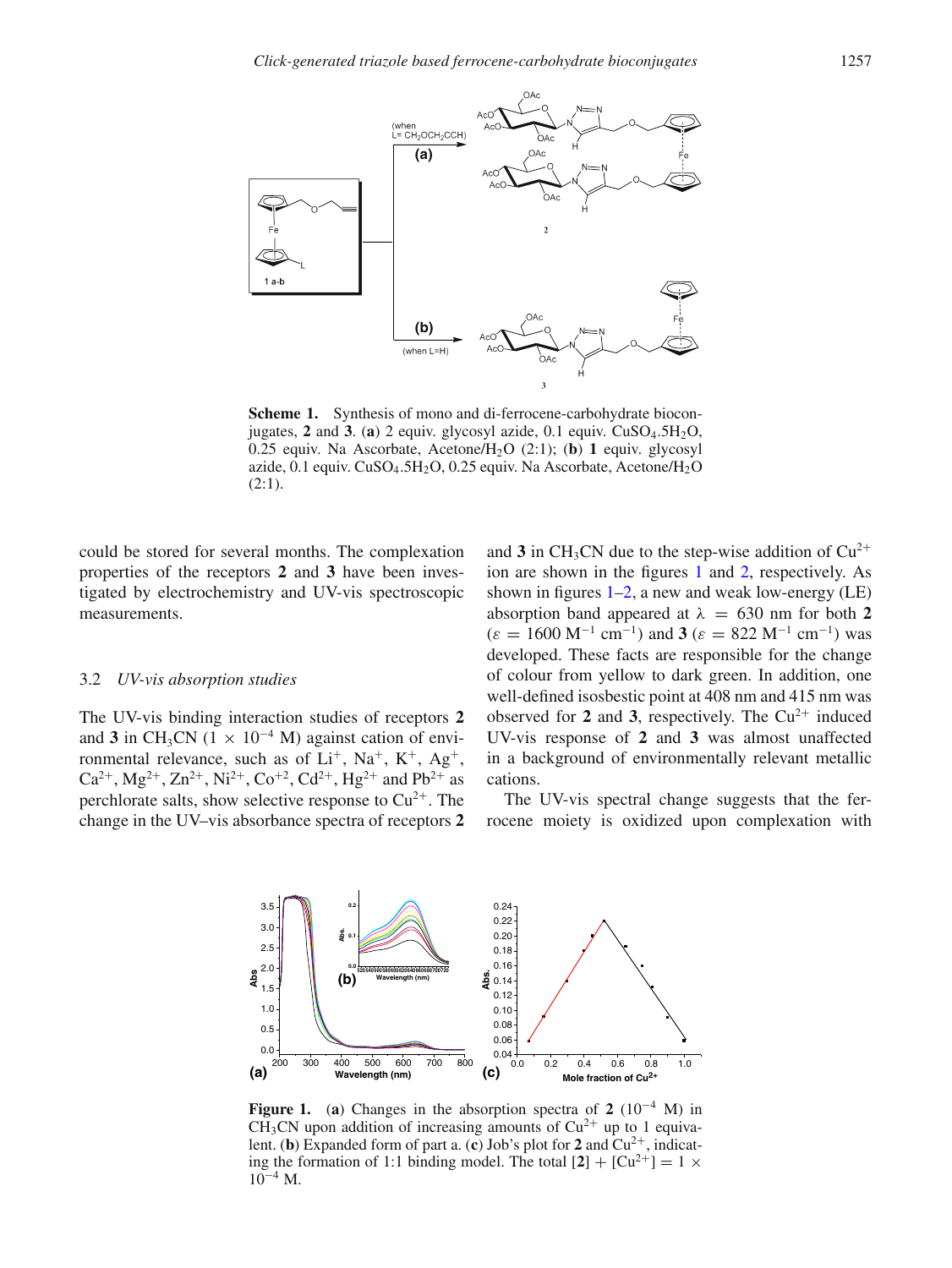<span id="page-3-0"></span>

**Figure 2.** (a) Changes in the absorption spectra of  $3(10^{-4} \text{ M})$  in CH<sub>3</sub>CN upon addition of increasing amounts of  $Cu^{2+}$  up to 1 equivalent. (**b**) Expanded form of part a. (**c**) Job's plot for and  $Cu^{2+}$ , indicating the formation of 1:1 binding model. The total  $[3] + [Cu^{2+}] = 1 \times 10^{-4}$  M.

 $Cu<sup>2+</sup>$  ion and the change of colour to deep green is characteristic of the ferrocenium ion formation.<sup>[27](#page-5-17)</sup> On the basis of absorption intensity changes at 630 nm as a function of the amount of  $Cu^{2+}$  (inset figure [1b](#page-2-1)), it could be estimated that the stoichiometry of both **2** and **3** with  $Cu^{2+}$  is 1:1. This is further supported by the Job's plots (figures [1c](#page-2-1) for **2** and [2c](#page-3-0) for **3**) and ESI-MS experiments, where a peak at  $m/z = 1131$  corresponds to  $[2 + Cu^{2+} - H^+]$  and a small peak at  $m/z = 1230$  for  $[2 + Cu.CIO<sub>4</sub>]$  was observed. Similarly, for 3 a peak at  $m/z = 789$  was observed which corresponds to  $\left[3 + \frac{1}{2}\right]$ Cu.ClO4] (supporting information, figures S3 and S4).

# 3.3 *Electrochemical studies*

Chemical sensors bearing ferrocene nuclei as part of the sensing unit have been broadly studied. Earlier, the complexation of ferrocene with a variety of binding ligands have been studied by cyclic voltammetry that shows a positive shift of the Fe(II)/Fe(III) redox couple as a result of metal–ligand complxation.<sup>[28](#page-5-18)</sup> The metal-recognition properties of receptors **2** and **3** were evaluated by cyclic (CV) and differential pulse voltammetry (DPV) analysis. The reversibility and relative oxidation potential of the redox process were

<span id="page-3-1"></span>

**Figure 3.** Evolution of the CV and DPV of **2** (**a** and **b**) and **3** (**c** and **d**)  $(10^{-4}$  M) in CH<sub>3</sub>CN upon addition of increasing amounts of Cu<sup>2+</sup> metal cation up to 1 equivalent using  $[(n-Bu)_4]ClO_4$  as supporting electrolyte. Arrow indicates the movement of the wave during the experiments.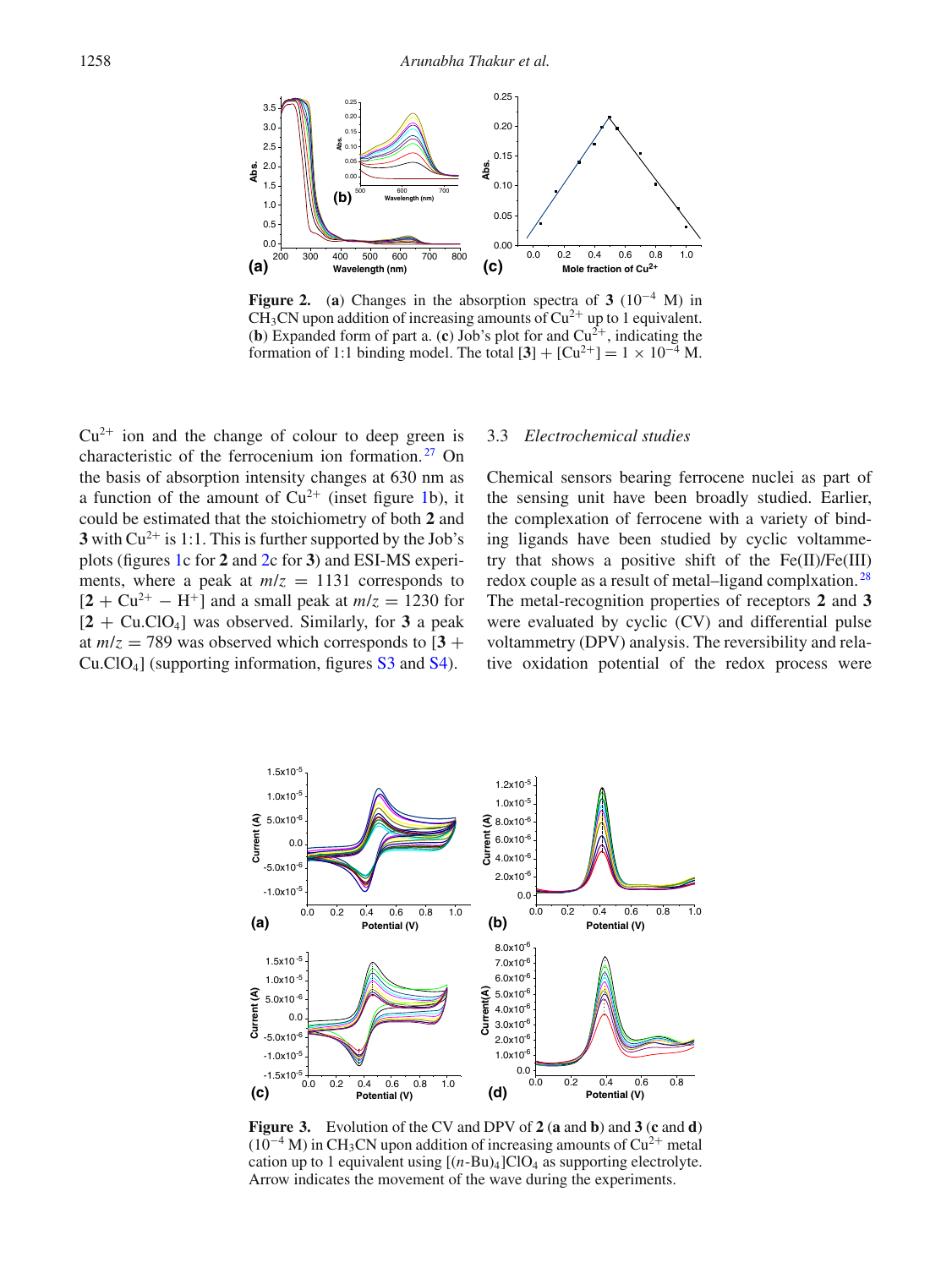<span id="page-4-0"></span>

**Figure 4.** Evolution of LSV of **2** (a) and **3** (b)  $(10^{-4} \text{ M})$  in CH<sub>3</sub>CN upon addition of with  $Cu^{2+}$  ion using  $[(n-Bu)_4N]ClO_4$  as supporting electrolyte and scanned at  $0.1 \text{ V s}^{-1}$ .

determined by  $CV$  and  $DPV$  in  $CH<sub>3</sub>CN$  solutions containing 0.1 M  $[(n-Bu)_4N]ClO_4$  as supporting electrolyte. Both the compounds **2** and **3** display a reversible one-electron oxidation process at  $E_{1/2}$  = 0.433 and 0.415 V, respectively due to the ferrocene/ferrocenium redox couple. No perturbation of the CV and DPV voltammograms of **2** and **3** were observed in the presence of several metal cations such as  $Li^+$ , Na<sup>+</sup>, K<sup>+</sup>, Ca<sup>2+</sup>, Mg<sup>2+</sup>, Zn<sup>2+</sup>, Ag<sup>+</sup>,  $Ni^{2+}$ ,  $Co^{2+}$ ,  $Cd^{2+}$ ,  $Hg^{2+}$  and  $Pb^{2+}$  as their appropriate salts, even with large excess. However, as shown in figure [3a](#page-3-1)–d, the original peak gradually decreased upon step-wise addition of  $Cu^{2+}$  ion towards more cathodic current which indicate that free receptor is getting oxidized upon interaction with  $Cu^{2+}$ ion.

In addition, linear sweep voltammetry (LSV) studies carried out upon addition of  $Cu^{2+}$  to the CH<sub>3</sub>CN solution of receptor **2**. As shown in the figure [4,](#page-4-0) a significant shift of the voltammetric wave towards more cathodic current was observed, indicating that this metal cation promotes the oxidation of the free receptor with its concomitant reduction to  $Cu<sup>+</sup>$ . This is in agreement with the CV and DPV (figure [3a](#page-3-1)–d). Remarkably, the redox response towards  $Cu^{2+}$  is also preserved in the presence of an aqueous environment  $\rm (CH_3CN/H_2O)$  $(2:8, v/v)$ ).

<span id="page-4-1"></span>

**Figure 5.** Visual features observed in CH<sub>3</sub>CN solution of **2** (10<sup>−</sup><sup>4</sup> M) after addition of 10 equivalent of different metal cation tested.

# 3.4 *Visual detection of Cu*<sup>2</sup><sup>+</sup> *ion*

When an excess of different metal cations  $(L<sup>+</sup>, Na<sup>+</sup>,$  $K^+$ , Ag<sup>+</sup>, Ca<sup>2+</sup>, Mg<sup>2+</sup>, Cr<sup>2+</sup>, Zn<sup>2+</sup>, Ni<sup>2+</sup>, Fe<sup>2+</sup>, Co<sup>2+</sup>,  $Cd^{2+}$ , Hg<sup>2+</sup> and Pb<sup>2+</sup>) as their perchlorate salt were separately added to a solution of  $2$  and  $3$  in CH<sub>3</sub>CN: H<sub>2</sub>O  $(10^{-4}$  M), no significant colour change observed, except for  $Cu^{2+}$ . As shown in figure [5,](#page-4-1)  $Cu^{2+}$  shows a drastic colour change from yellow to dark green. The sensing potential of  $3$  toward  $Cu^{2+}$  in solution is very similar to **2**. This indicates that both **2** and **3** are highly selective colorimetric sensors for  $Cu^{2+}$  ion.

# **4. Conclusion**

In this study, we have designed and synthesized two ferrocene-carbohydrate based organometallic bioconjugates, **2**,  $C_{46}H_{56}O_{20}N_6Fe$  and **3**,  $C_{28}H_{33}O_{10}N_3Fe$  in good yields. They behave as selective and sensitive electrochemical as well as chromogenic receptors for the determination  $Cu^{2+}$  ion. These receptors showed high selectivity towards  $Cu^{2+}$  ion not only through spectrochemical and electrochemical probe but also amenable to the facile colorimetric sensing of  $Cu^{2+}$  ion, thus allowing the potential for 'naked-eye' detection over some other cations.

# **Supplementary information**

The 1H, 13C and ESI-MS data of **2** and **3**; electrochemical data for **2** and **3** upon titration with different metal ions; UV-Vis spectra upon titration with different metal ions; ESI-MS spectrum of  $[2.Cu^{2+}]$ ,  $[3 \text{Cu}^{2+}]$  are given as Supplementary information. Figures S1–S6 as supporting material are available on [www.ias.as.in/chemsci.](http://www.ias.as.in/chemsci)